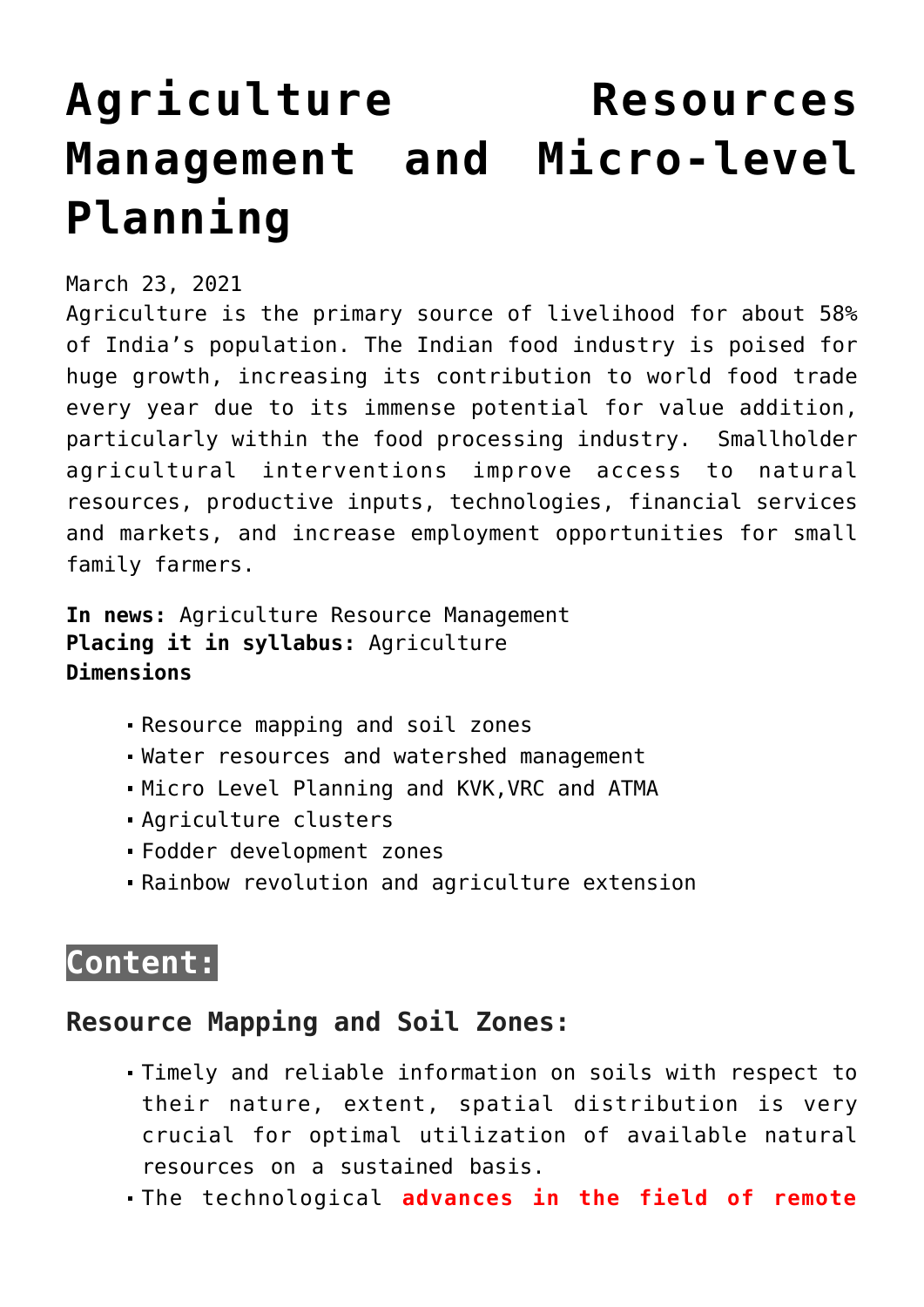**sensing, Global Positioning System (GPS) and Geographic Information System (GIS**) have augmented the efficiency of soil survey.

- The management of resources on a sustainable basis emphasizes the overall development of the region without diminishing the environment.
- The integrated use of advanced computer technologies with databases can be used to assist decision makers for future plans.
- **Earth Observation Satellites of ISRO** has been successfully able to establish many operational applications in the country.
- Both at Central and State level, there are large number of users who utilise space based inputs for various purposes
- Remote Sensing applications projects at National, State and Local levels are being carried out through a wellestablished multi-pronged implementation architecture of **National Natural Resources Management System (NNRMS)**
- Indian Remote Sensing Satellite constellation has taken giant strides in ensuring many areas of application, operational. Some of the most prominent ones are Agricultural Crops Inventory, Water Resources Information System, Ground Water Prospects, etc
- **Web Geoportals and mobile technologies (Bhuvan Geoportal)** are the other popular platforms, being used by Governments, to provide information services and solutions at all levels, which are proving to be effective.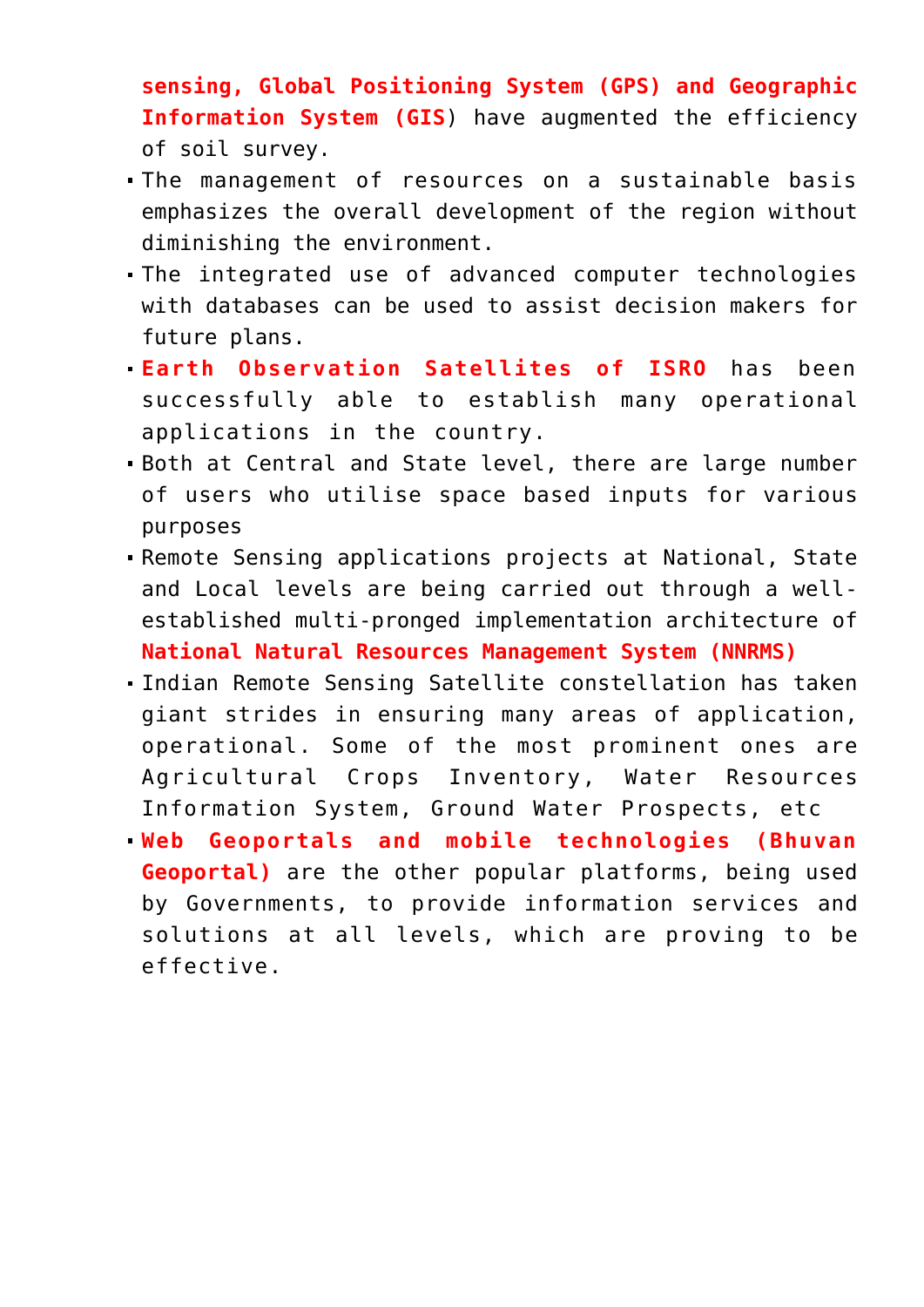

## **Soil Types and Zones**

## *Laterite Soil:*

- Laterite soil is found in those regions of the country which receive heavy rainfall with an alternate dry and wet period – mainly, near the coasts.
- This kind of soil becomes soft when wet and hardens when dry. In these climatic conditions, leaching of soil takes place, which is a process in which a fertile portion of the soil gets washed away by heavy rains.
- They are formed from the decomposition of rocks and contain iron oxide, which gives them red or pink colour.
- This type of soil is ordinarily deficient in nitrogen and is weak in lime content; it is acidic soil.
- It is found in several parts of the country mainly Western and Eastern Ghats, Vindhyas, Malwa plateau and Satpuras.
- The states where this type of soil can be found are West Bengal, Andhra Pradesh, Bihar, Meghalaya, Assam, Odisha, to name a few.
- Laterite soil supports crops like Rice, Ragi, Sugarcane, rubber, coconut, tea, coffee and Cashew nuts.

## *Mountain Soils:*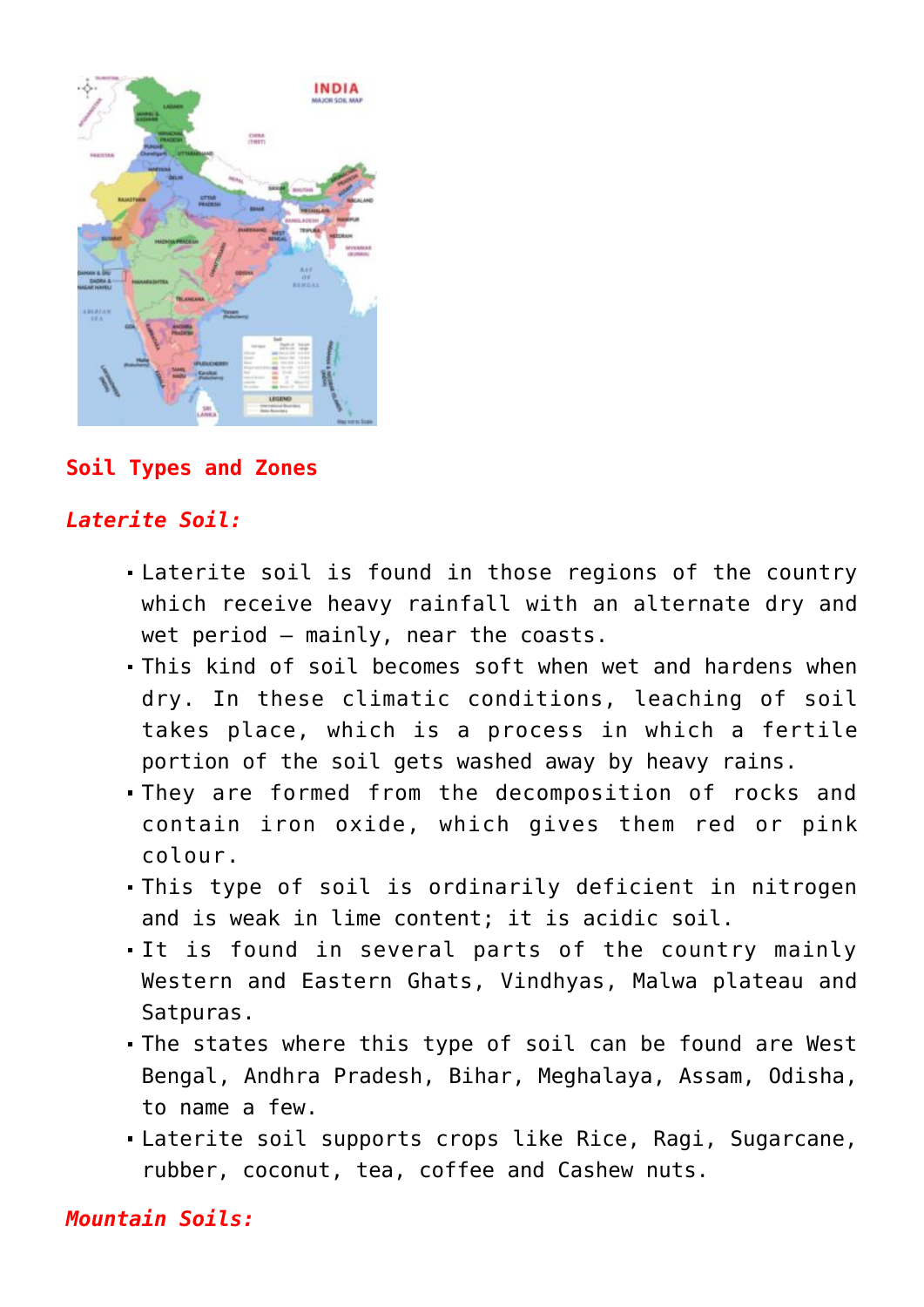- Mountain soils are formed due to the accumulation of organic matter which is derived from the forest growth and is generally shallow in depth and immature.
- This type of soil is rich in humus but has poor lime, potash and phosphorus content. It is usually sandy and has gravel.
- It is mainly found in the Himalayan region, Sikkim, Arunachal Pradesh, Assam, and also in Peninsular India, and the Eastern Ghats.

## *Black Soil:*

- This type of soil is made up of volcanic rocks and lava.
- Black soil is also known as 'regur' which is derived from a Telugu word 'reguda'.
- Black soil is also known as Black Cotton Soil as cotton is an important crop which is grown in this type of soil.
- This soil is rich in calcium carbonate, potash, lime and magnesium carbonate but has poor phosphorus content.
- It is mostly found in areas such as Gujarat, Madhya Pradesh and Maharashtra. It is also found in states like Tamil Nadu, Andhra Pradesh and Karnataka.
- Black soil is excellent and clayey and can hold a lot of moisture. It becomes sticky in the rainy season and develops cracks when dry.
- Black soil is good for producing cotton, oilseeds, wheat, linseed, millets, and tobacco.

## **Red Soil:**

- This type of soil is formed as a result of weathering of metamorphic and igneous rocks.
- The red colour of the soil comes from the high percentage of iron content. In the presence of moisture it turns yellow. Hence it's also called **Red and yellow Soil.**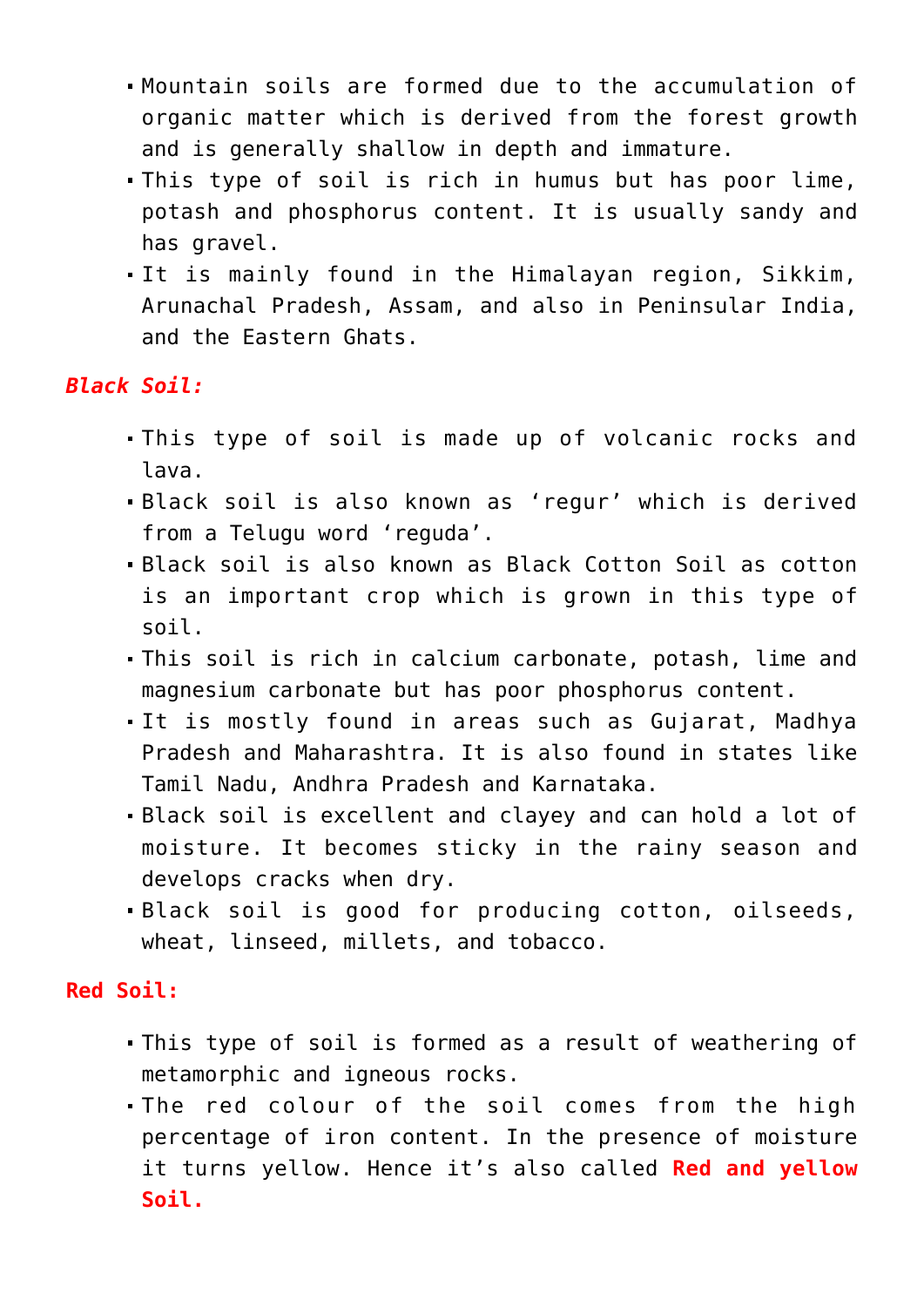- The soil's texture varies from being sandy to clayey, but it is mainly loamy.
- It is rich in potash content but lacks phosphate, humus and nitrogen content. The red soil is found in regions such as Tamil Nadu, Madhya Pradesh, Jharkhand, Odisha, some parts of Karnataka and southeast Maharashtra.

## *Alluvial Soil:*

- Alluvial soils are formed by the deposits of the sediments brought by rivers. Most of the rivers originate from the Himalayas and bring along a high amount of sediments with them.
- The soil is made up of particles like silt, sand and clay. It has an adequate amount of phosphoric acid, potash and lime.
- Alluvial soil is of two types (i) old alluvium known as bangar, and (ii) new alluvium called khadar.
- It is the most important type of soil found in the country as it covers about 40% of the total land. It is located in the northern plains beginning from Punjab to West Bengal and Assam.
- It is also found in deltas of different rivers such as Krishna, Godavari, Kaveri and Mahanadi in peninsular India.
- Alluvial soil is highly fertile and is light grey in colour. Crops mainly cultivated include wheat, rice, maize, sugarcane, pulses, and oilseed.

## *Desert Soil:*

- The desert soil or Arid Soil is found in regions with low rainfall in an arid and semi-arid climate.
- The sand in the desert areas is partly original and partly blown from Indus Valley.
- The soil content has 90-95% of sand and 5-10% of clay. The phosphate content in the soil is high, while the nitrogen content is low.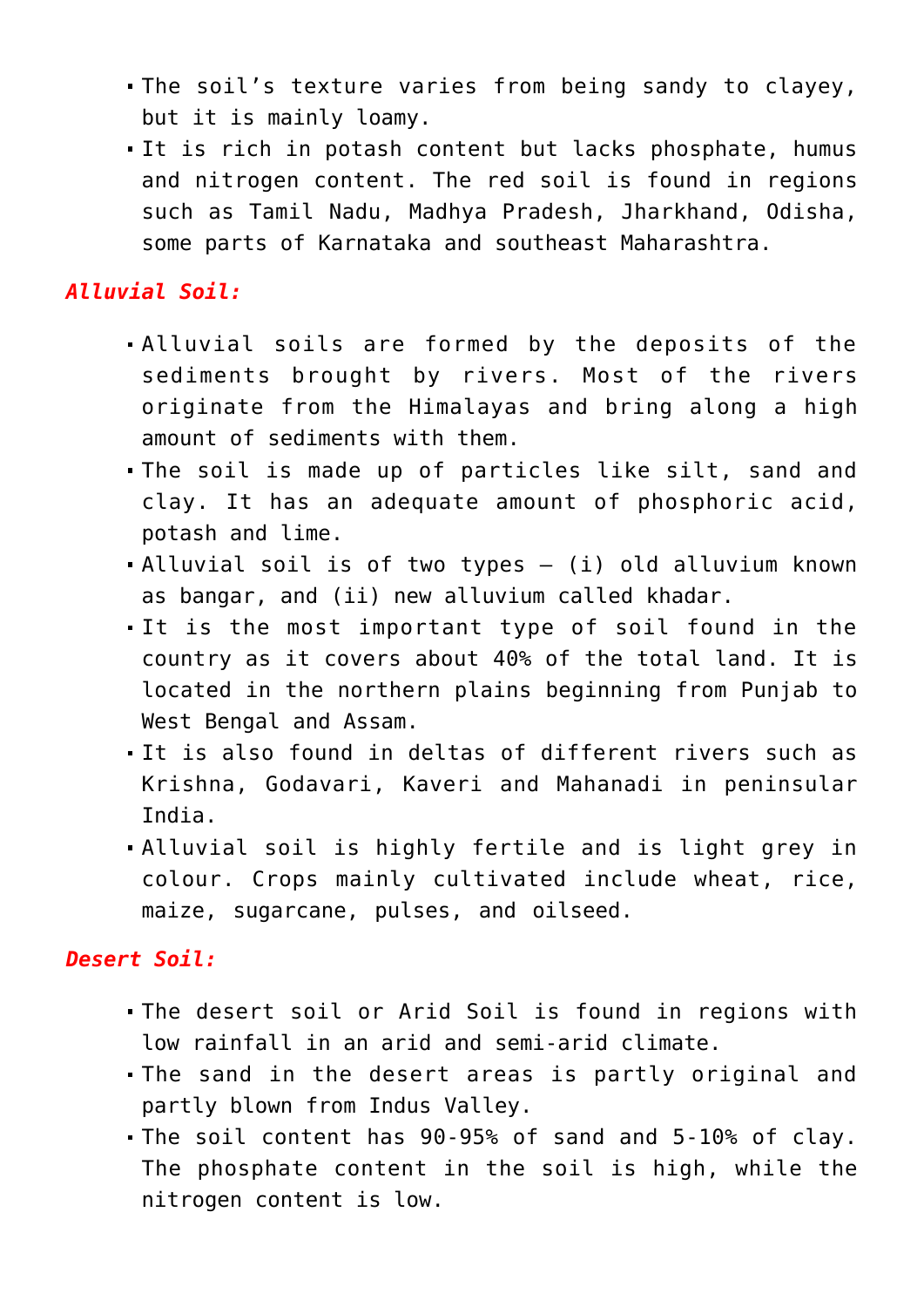- Desert soil lacks humus and moisture, and the water content in this soil is fulfilled through irrigation only.
- This type of soil is found in arid and semi-arid areas. Desert soil is found mostly in areas of Rajasthan extending to Rann of Kutch, and also in some areas of Haryana and Punjab.
- Cacti and shrubs are the permanent vegetation which can be seen in the deserts as it is very well adapted to living without moisture for long periods.
- Also when it rains, the presence of phosphates and nitrates make desert soil fertile, and the desert blooms as dormant seeds wake up to life.

## *Peat Soil:*

- The accumulation of a high amount of organic matters in the soil in humid regions results in the formation of peaty soils.
- These types of soils constitute about 10 to 40% of the organic matter and also a reasonable amount of soluble salts.
- Peaty soils are heavy, black and have high acidic content. They are low in phosphate and potash content.
- Peaty and marshy soils are found in a few districts of Kerala. On the other hand, marshy soils are found in coastal areas of some states such as Tamil Nadu, Bihar, Almora district of Uttaranchal and Sunderbans of West Bengal.

## **Water resources and watershed management**

- A watershed, also called a drainage basin or catchment area, is defined as an area in which all water flowing into it goes to a common outlet.
- People and livestock and the integral part of watershed and their activities affect the productive status of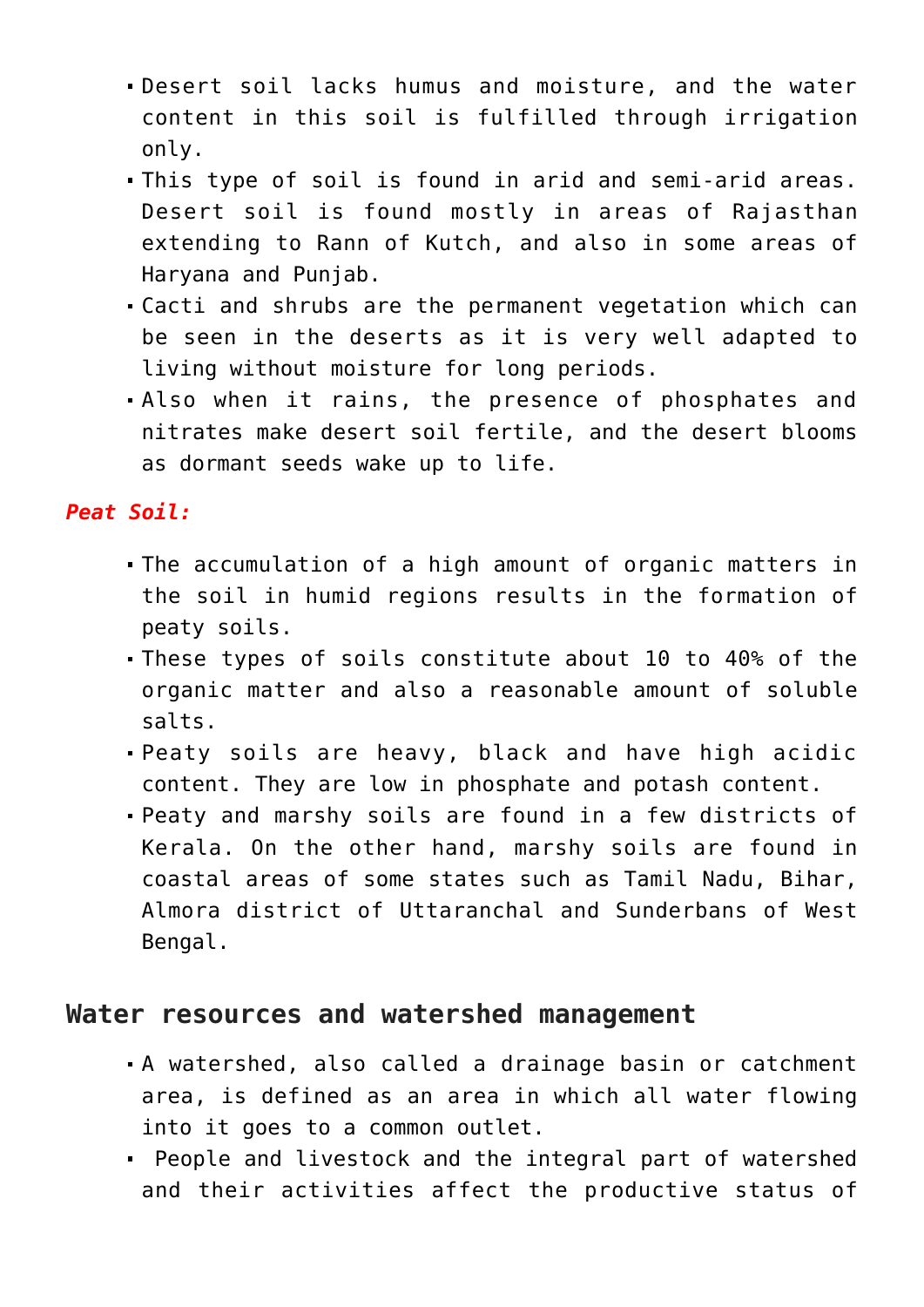watersheds and vice versa.

- The rain-fed areas are the hotspots of poverty, malnutrition, food insecurity, prone to severe land degradation, water security and poor social and institutional infrastructure.
- The Watershed Development program is, therefore, considered as an effective tool for addressing many of these problems and recognized as a potential engine for agriculture growth and development in fragile and marginal rain-fed areas.
- Watershed management is the process of guiding and organizing the use of land and other resources in a watershed to provide desired goods and services without adversely affecting soil and water resources.
- Watershed management involves management of land surface and vegetation so as to conserve and utilize water that falls on the watershed, and to conserve the soil for immediate and long term benefits to the rural farmers, community and society.
- Each project is a micro-level effort to achieve this objective by treating the under-productive or unproductive land and taking up allied activities for the benefit of the landless.
- The programmes adopt a common strategy of multi resource management involving all stakeholders within the watershed who, together as a group, cooperatively identify the resource issues and concerns of the watershed as well as develop and implement a watershed plan with solutions that are environmentally, socially and economically sustainable.

## *Watershed Development Component of Prime Minister Krishi Sinchayee Yojna (WDC-PMKSY):*

**Pradhan Mantri Krishi Sinchayee Yojana (PMKSY)** has been formulated with the vision of extending the coverage of irrigation **'Har Khet ko pani'** and improving water use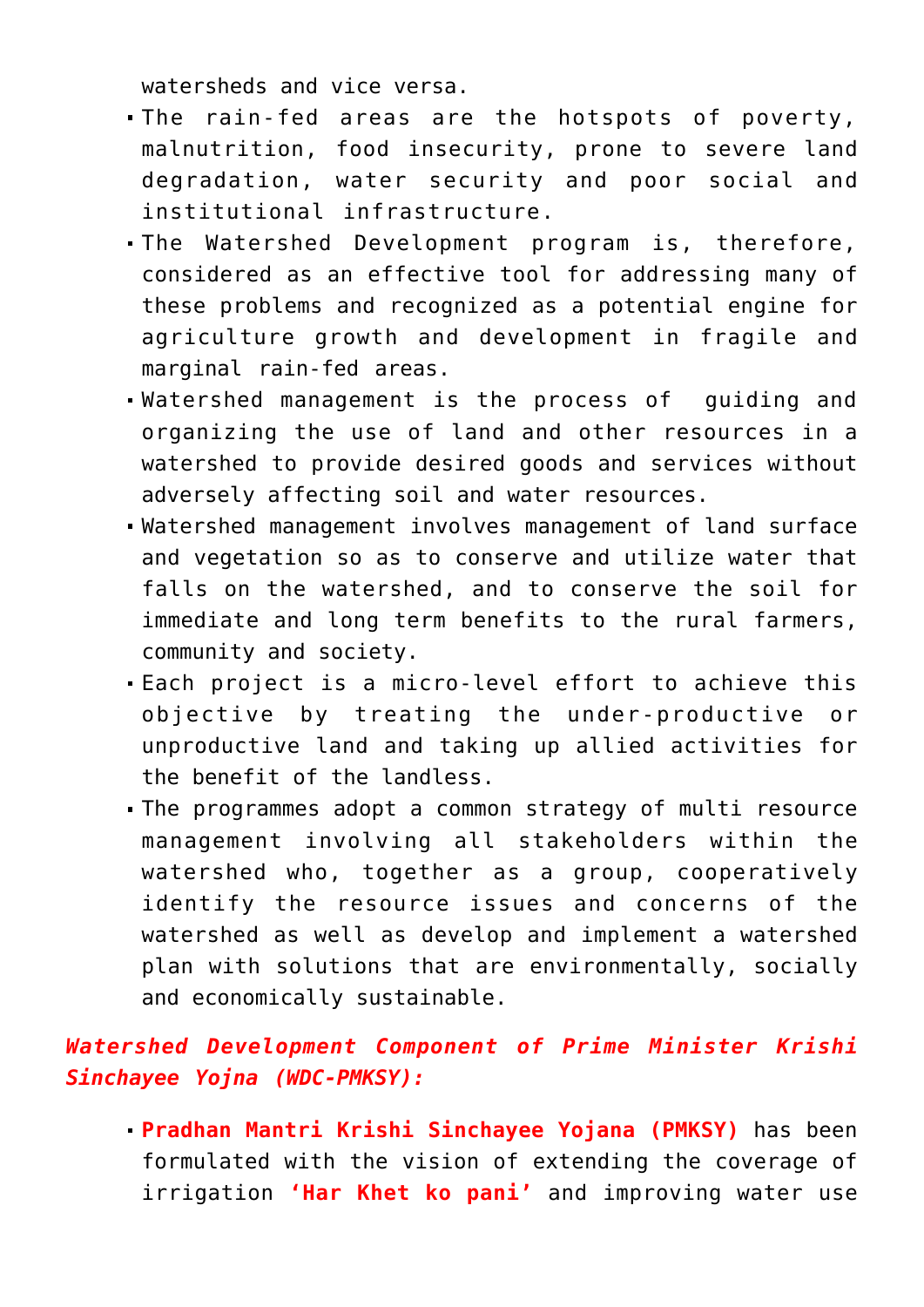efficiency **'More crop per drop'** in a focused manner with end to end solution on source creation, distribution, management, field application and extension activities.

- For optimum use of resources, sustainable outcomes and integrated planning several programs are consolidated as the **Watershed Development Component of Prime Minister Krishi Sinchayee Yojna (WDC-PMKSY)**.
- The main objectives of the WDC-PMKSY are to restore the ecological balance by harnessing, conserving and developing degraded natural resources such as soil, vegetative cover and water.
- The outcomes are prevention of soil erosion, regeneration of natural vegetation, rain water harvesting and recharging of the ground water table.
- This enables multi-cropping and the introduction of diverse agro-based activities, which help to provide sustainable livelihoods to the people residing in the watershed area.

## *Neeranchal Watershed Program:*

- Neeranchal is a **World Bank assisted National Watershed Management Project**.
- Neeranchal is designed to **further strengthen and provide technical assistance to the Watershed Component of PMKSY,** in particular and all components of PMKSY, in general, to enhance its delivery capacity.
- The programme is being **implemented in nine participating states** – Andhra Pradesh, Chattisgarh, Gujarat, Jharkhand, Madhya Pradesh, Maharashtra, Odisha, Rajasthan and Telangana.

## **Micro Level Planning and KVK,VRC and ATMA**

The aim in 'micro-planning' is on planning from the lowest level i.e., from the functional community upward to a clearly defined region to fulfill the needs of the local areas and ensure the process of integration of the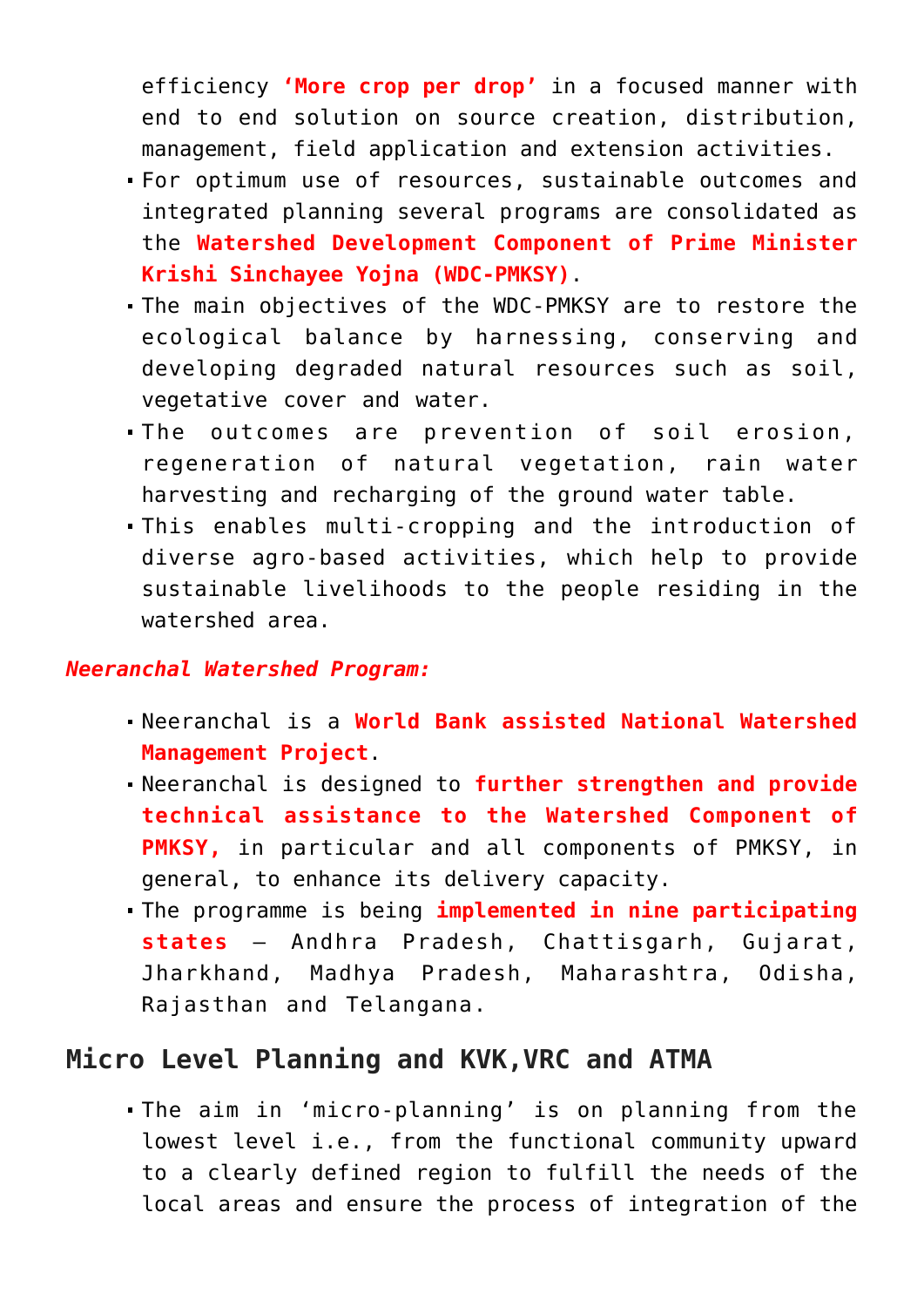different areas with an objective to attain balanced regional development.

- Location of specific socio-economic activities and their inter-linkage over a region or particular geographical area are the major concerns of micro-level planning.
- Micro-planning is suggested for the all-around socio economic development of a geographically diverse country like India against the single national level sectoral planning.
- Because the space in which the people live and work is real and to ignore the space and its community is to ignore the basic reality of interface between habitat, economy and society.
- Thus, crop planning at broader level becomes imperative in consultation with the micro level planning objectives

## **Krishi Vigyan Kendra (KVK)**

- The KVK scheme is 100% financed by Govt. of India and the KVKs are sanctioned to Agricultural Universities, ICAR institutes, related Government Departments and Non Government Organizations (NGOs) working in Agriculture.
- KVK, is an integral part of the **National Agricultural Research System (NARS)**
- It aims at assessment of **location specific technology modules** in agriculture and allied enterprises, through technology assessment, refinement and demonstrations.
- KVKs have been functioning as Knowledge and Resource Centre of agricultural technology supporting initiatives of public, private and voluntary sector for improving the agricultural economy of the district and are linking the NARS with extension system and farmers

## **Village Resource Centre (VRC)**

ISRO has initiated the setting up of the VRC with a view to integrate its capabilities in satellite communications and satellite based earth observations.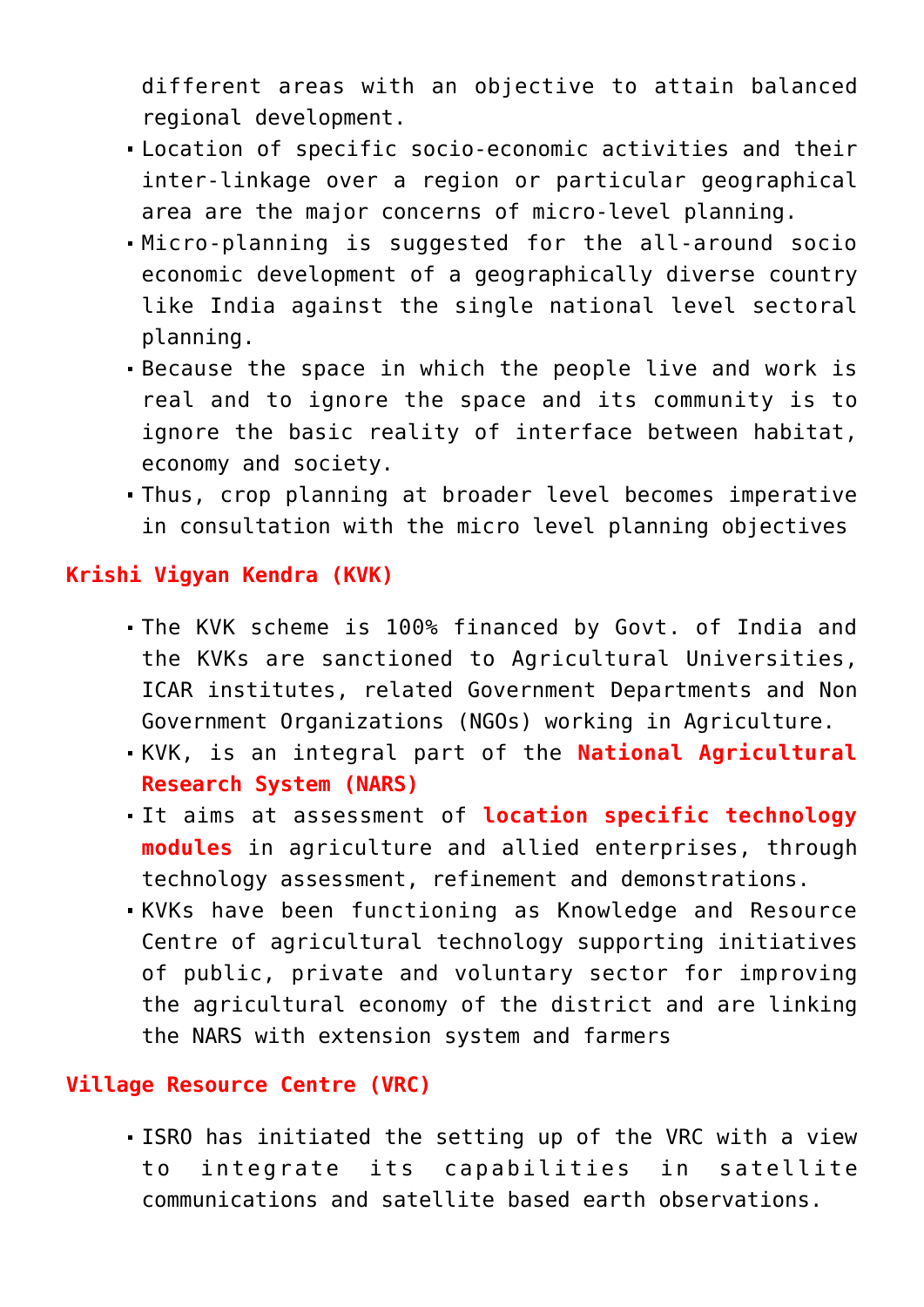- It disseminates a variety of services emanating from the space systems and other IT tools to address the changing and critical needs of the rural community.
- This project strives to promote a need based single window delivery system for providing services in the areas of education, health, nutrition, weather, environment, agriculture and livelihoods to the rural population and to empower them to face the challenges.
- The VRC is a totally interactive VSAT (Very Small Aperture Terminal) based network.
- VRCs are set up in association with grass root level organisations, who have a strong field presence and experience of mobilising communities to act for development and a proven track record.
- The VRC provides agri-based services using ICTD tools such as audio-conferencing, video conferencing, phone-in programmes, Skype calls, voice and audio messages with content prepared by MSSRF scientists along with other experts from universities and institutes situated in the region.
- One of the activities of the VRC is providing seasonal crop based advisories, from sowing to harvesting season. It has so far helped the farmers who have registered with the VRC.
- The VRC also provides advisories on livestock management, which have proved useful for the residents of the nearby villages.

**Agriculture Technology Management Agency (ATMA)**

- ATMA is a society of key stakeholders involved in agricultural activities for sustainable agricultural development in the districts.
- It is a focal point for integrating Research and Extension activities and decentralising day to day management of the district level.
- As a society, it would be able to receive and expend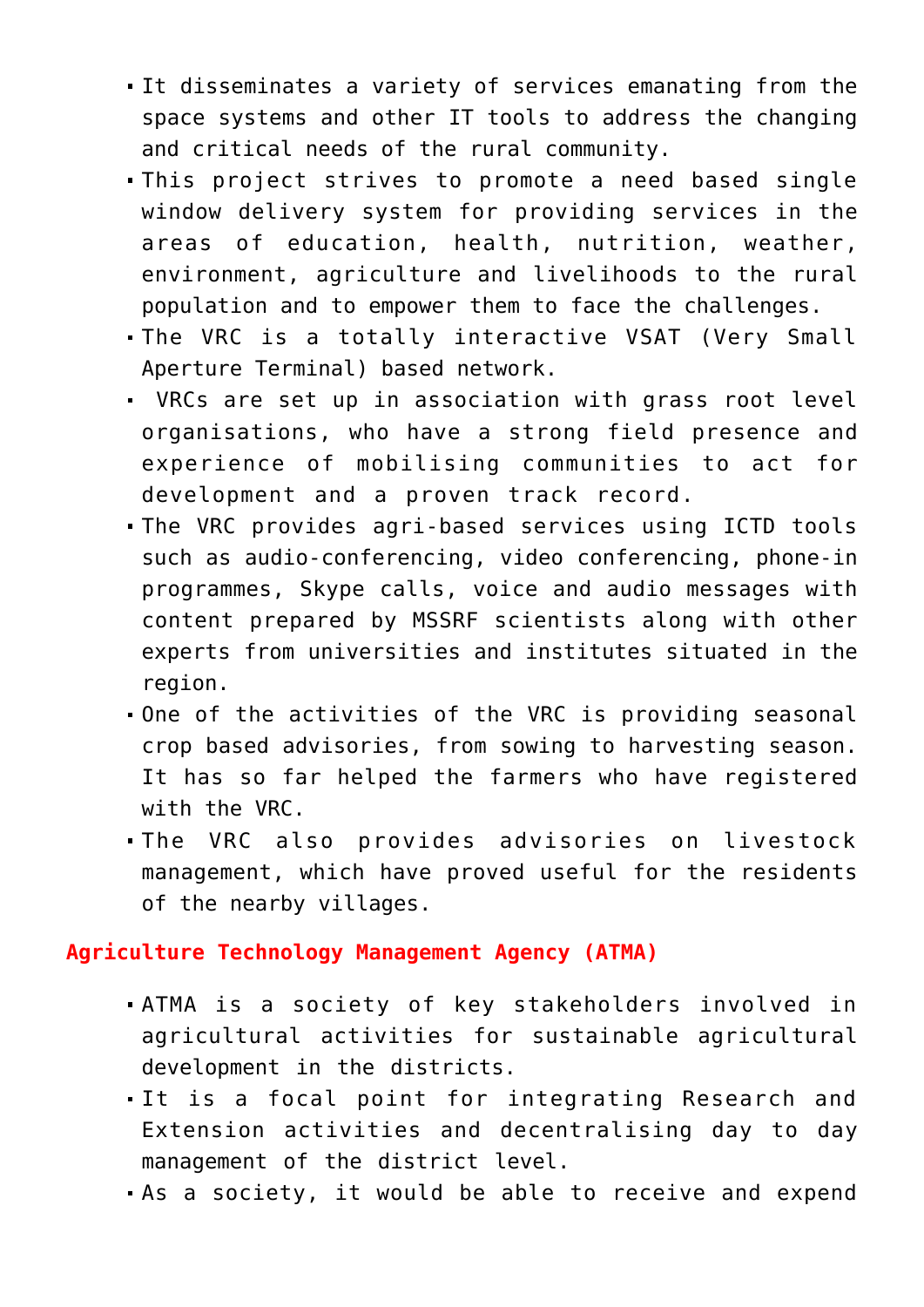project funds, entering into contracts and agreements and maintaining revolving accounts that can be used to collect fees and thereby recover operating costs.

- The ATMA at district level would be increasingly responsible for all the technology dissemination activities at the district level.
- It would have linkage with all the line departments, research organizations, non-governmental organizations and agencies associated with agricultural development in the district.

## **Agriculture Clusters**

- An agro-based cluster (AC) is simply a concentration of producers, agribusinesses and institutions that are engaged in the same agricultural or agro-industrial subsector.
- These interconnect and build value networks when addressing common challenges and pursuing common opportunities.
- Farmers and small and medium agro-enterprises can benefit from participation in agro based clusters. This is because a well-developed concentration of related agribusiness spurs increased productivity.
- Agro-based Cluster achieves this through specialized inputs, access to information, synergies, and access to public goods and more rapid innovation through cooperative research and competitive striving.
- Also, clusters can contribute to develop national or regional brand identity.
- Agro-based cluster growth has positive spill-over effects on local and rural development.
- However agro-based clusters need to be induced and fostered through public and private entities owing to lack of managerial competence and information among the stakeholders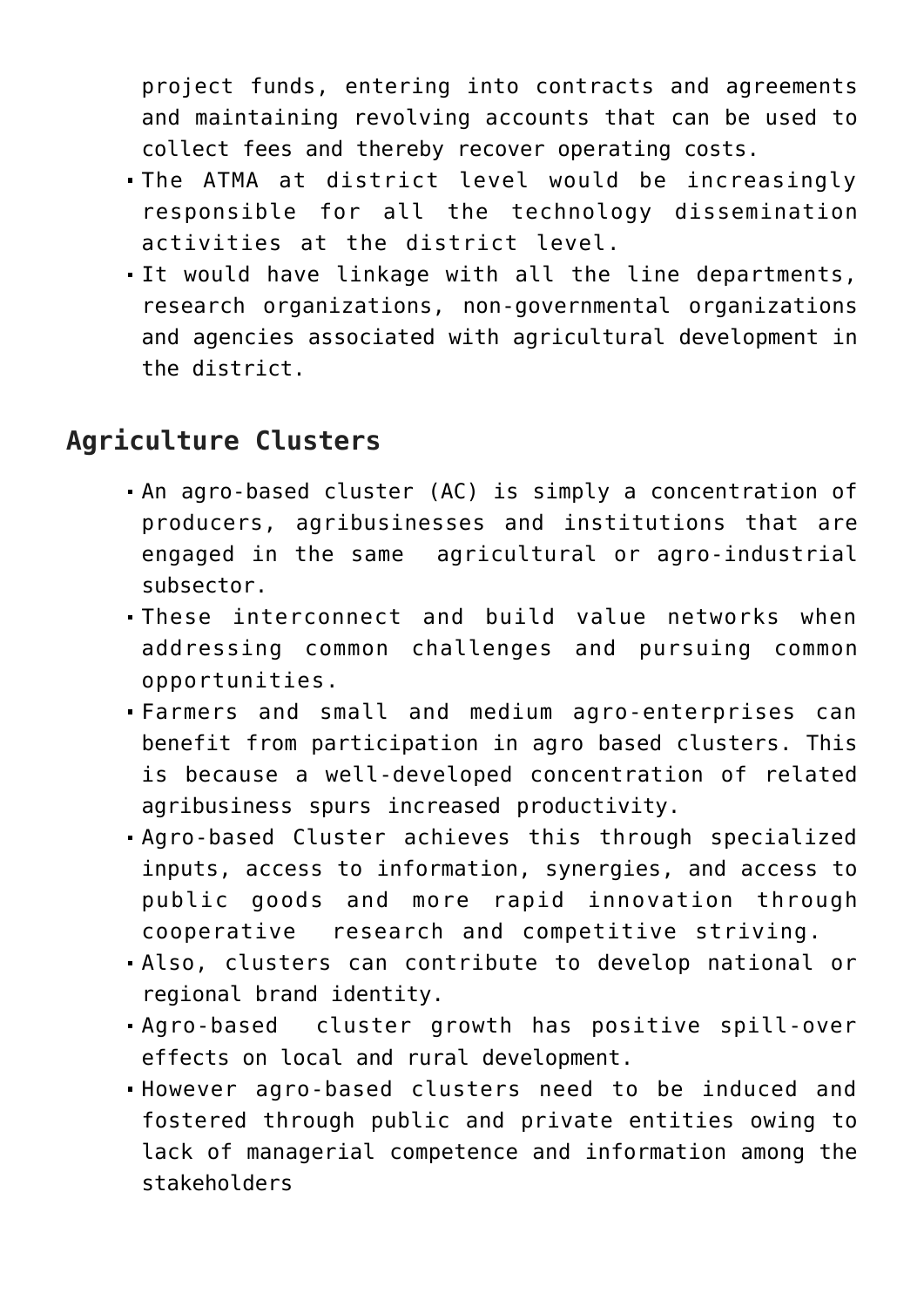## *Agro Processing Cluster Scheme*

- It is being implemented by the Ministry of Food Processing Industries
- The scheme aims at development of modern infrastructure and common facilities to encourage groups of entrepreneurs to set up food processing units based on cluster approach by linking groups of producers/ farmers to the processors and markets through well-equipped supply chains with modern infrastructure.
- Each agro processing clusters under the scheme have two basic components i.e. Basic Enabling Infrastructure (roads, water supply, power supply, drainage, ETP etc.), Core Infrastructure/ Common facilities (warehouses, cold storages, IQF, tetra pack, sorting, grading etc) and at least 5 food processing units with a minimum investment of Rs. 25 crore.
- The units are set up simultaneously along with creation of common infrastructure.
- At least 10 acres of land is required to be arranged either by purchase or on lease for at least 50 years for setting up of Agro Processing Cluster.

## **Fodder development zones**

- Green fodder is an economic source of nutrients for the livestock.
- With the limited land under fodder cultivation, there is a need to focus to improve productivity of fodder crops & common grazing lands and demonstrate to conserve surplus green fodder to enhance availability during the lean period.
- To improve the availability of fodder throughout the year, there is hardly any scope to increase the area under fodder cultivation specifically during summer/lean season due to growing demand of human beings for food, fiber and shelter and also unavailability of ground water.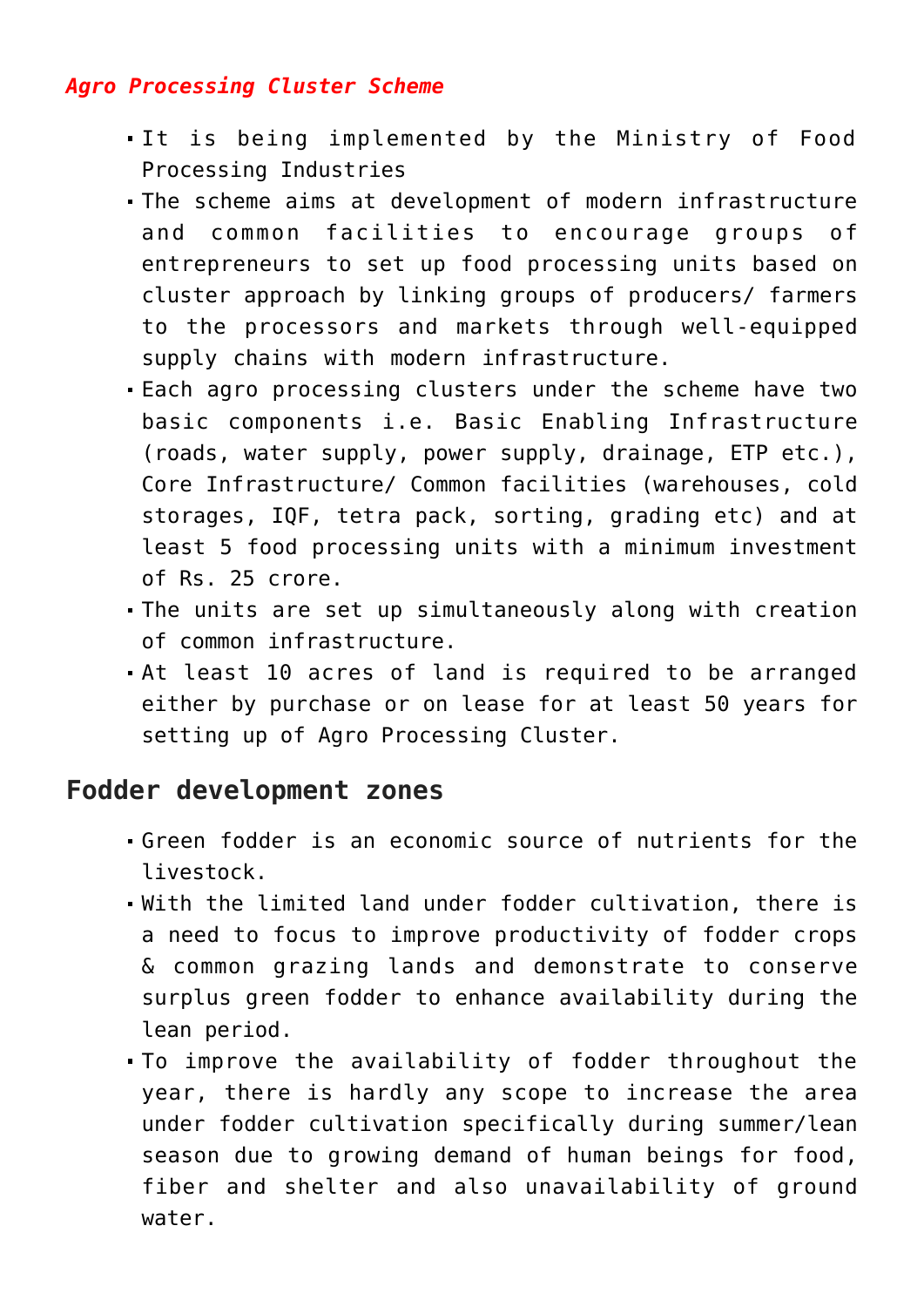Therefore it is necessary to focus on increasing the productivity of available land under fodder cultivation, improve the efficiency of fodder utilization and minimizing the fodder wastages and also fodder conservation.

## *Fodder Development Scheme*

The Department Animal Husbandry, Dairying and Fisheries is implementing a central sector scheme.

The Centrally Sponsored Fodder Development Scheme is being implemented from 2005-06 with the following four components:

- Establishment of Fodder Block Making Units
- Grassland Development including Grass Reserves
- Fodder Seed Production and Distribution.
- Biotechnology Research Projects

# **Rainbow revolution and agriculture extension**

- The concept of Rainbow revolution is an integrated development of crop cultivation, horticulture, forestry, fishery, poultry, animal husbandry and food processing industry.
- The various colors of the Rainbow Revolution indicate various farm practices such as Green Revolution (Food Grains), White Revolution (Milk), Yellow Revolution (Oil seeds), Blue Revolution (Fisheries); Golden Revolution (Fruits); Silver Revolution (Eggs), Round Revolution (Potato), Pink Revolution (Meat), Grey Revolution (Fertilizers) and so on.
- Economic survey 2015-16 observed, "Indian agriculture is in a way, a victim of its own past success, especially the Green revolution". It suggested an Integral development programme to make the agricultural sustainability and Rainbow revolution as a concept was developed eventually.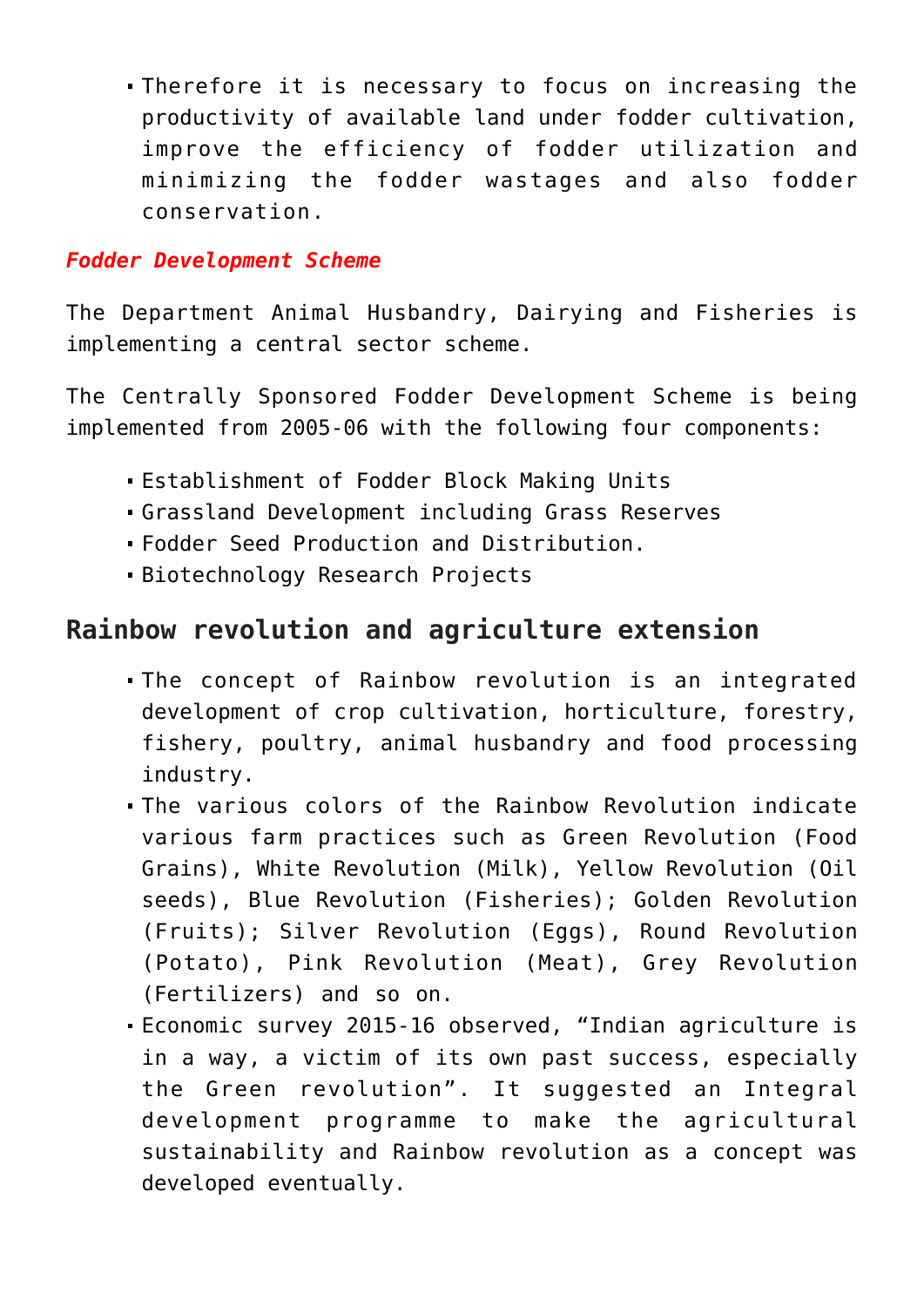## *Objectives of Rainbow revolution:*

- **Sustainability:** Agricultural practices have to be reoriented to maintain environmental sustainability as well as resource sustainability. E.g, promotion of zero budget natural farming/organic farming to reduce use of chemicals in agriculture.
- **Elimination of Regional disparity in agriculture:** Rainfed areas are mostly reeled with low farmer income and productivity. Rainbow revolution through climate specific and farmer specific selection of crops and inclusion of allied sectors to increase farmer income is an objective.
- **Crop diversification** in water stress areas like Punjab and Haryana.
- **Promoting soil health** through schemes like soil health cards, practices like rain water harvesting made compulsory etc.
- **Promoting lab to land exhibition**, investing in research and development of agricultural technologies.
- **Farm income:** To increase the annual growth rate in agriculture over 4%.
- **Scale of agriculture production:** Objective is to increase the collective cropped area which would help in increased capital investment and use of latest agricultural technologies and machines to increase agricultural productivity. E.g. greater private sector participation through contract farming, promote cooperative farming, leasing of farm machines, subsidizing the purchase of new machines (sub mission on agricultural mechanization) etc.,
- **Price protection to farmers:** Agricultural contracts, promotion of practices like warehouse receipts, promotion of agricultural exports through improved quality of agricultural produce (latest Agriculture export policy) etc.,
- **Market availability to farmers:** To dismantle the